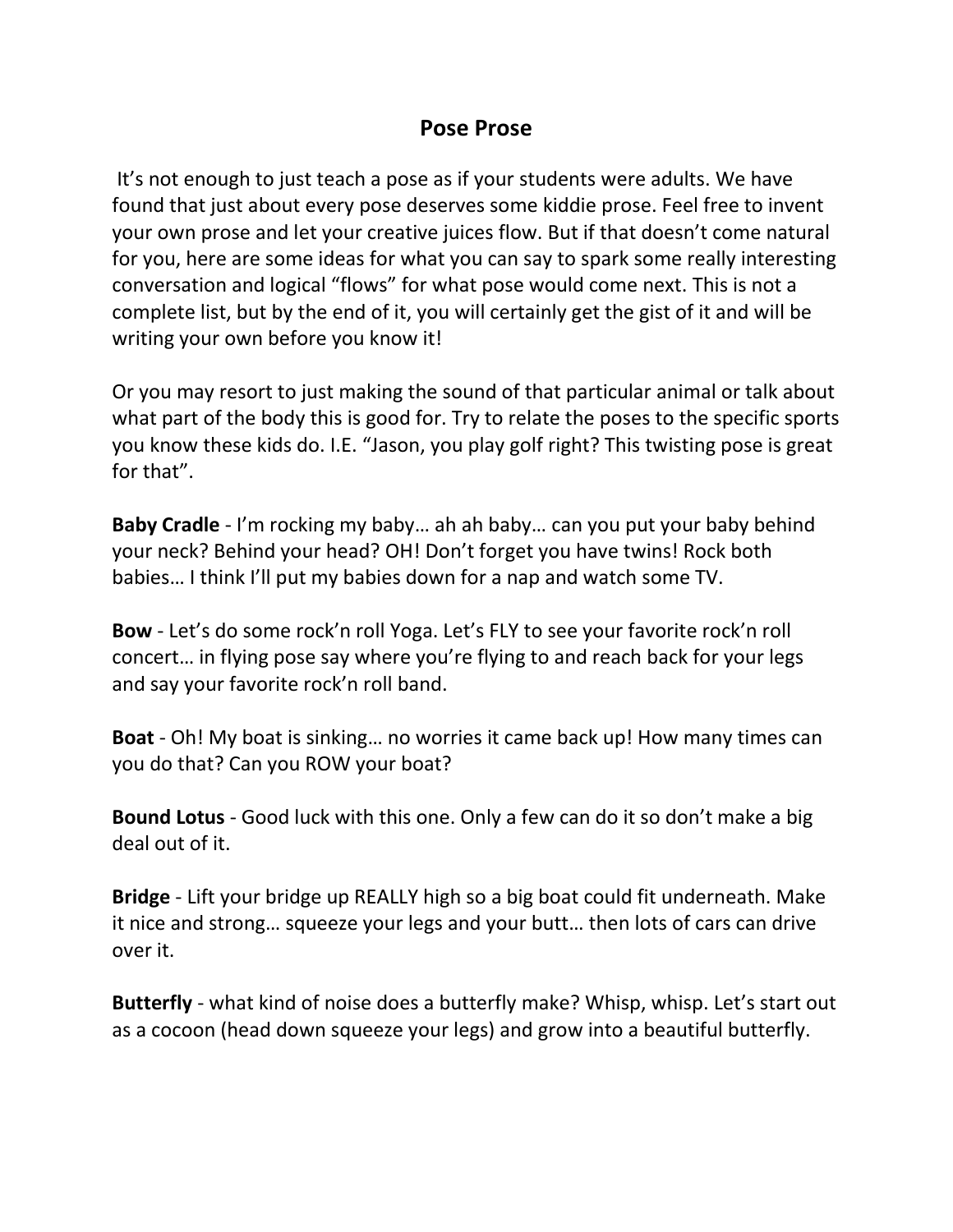**Candle** - You don't talk too much in this pose. Show it to them first. Point your flame high up to the ceiling so you shine really bright!

**Camel** - Another pose you don't talk in. Shoulders back, toes under if you need some help… push your butt forward... DEEP breaths… That desert is really hot! Someone just put a bucket of water in front of my knees… rest in child's pose and drink some water.

**Cat** - Logically we just round our backs and MEOW… talk about what kind of cat you are. COW naturally follows the cat so you can MEOW and MOO repeatedly. From there it's almost always convenient to move into other animal poses… like Downward Dog, or Cobra.

**Chair** - Everybody sit in your chair. Is it a kindergarten chair? Those are low to the ground? A high chair for a baby? Those are high? A rocking chair? Make sure it's not a folding chair…whoops! Fold over.

**Child's Pose** - Make child-like noises. Sometimes I suck my thumb and it always makes them laugh. If you make sure your toes are touching and your knees are slightly apart you can look in between your legs and see "batman" or a "peace dove".

**Cobra** - Shoulders back, legs together push up as high as you can and if you can touch your head to your feet go for KING COBRA. Let's all make a HISS. I'm hungry I need to catch some flies.

**Corpse** - All you can do in Corpse pose is PLAY DEAD. Dead people don't move. My teacher used to say to practice being dead.

**Cow** - Refer back to Cat… or use our great line from the song Down By the Bay. "Have you ever seen a Cow that said MEOW?"

**Cowface** - Use this pose to go into "The totally cool dismount" OR ride your motorcycle… put your hands on your feet and make motorcycle sounds while rocking and rolling backwards!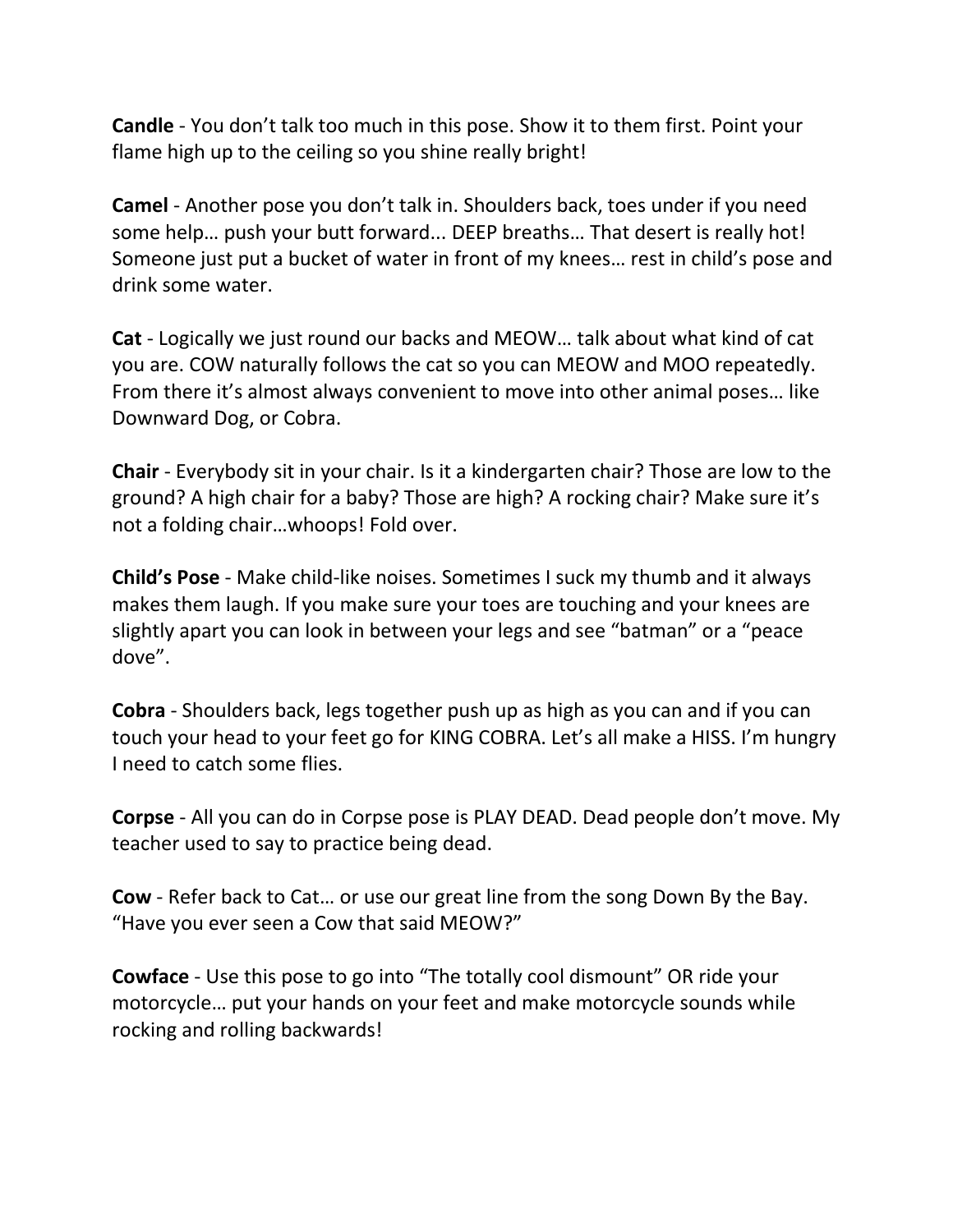**Crab** - Duck down in this hole… there's a human coming… back up and out and duck down AGAIN. There's a doggie on the beach… ah!!!

**Crow** - Refer to the page "How to do the crow." You don't need any Pose Prose on this… ALL CONCENTRATION AND FOCUS.

**Dancer** - As the kids are falling over and moving around, you can say, "Now you know why it's called the dancer. What kinds of sports do you all play?" This is great for runners, swimmers, soccer players, etc.

**Dead Bug** - AHHH Don't kill me… I was going to eat up all the other smaller bugs in your house… /Happy baby… goo goo ga ga… go around the class and say what makes you a happy baby… or sing "La Cucaracha" off of the "Om Work" CD.

**Dolphin** - I love to watch Dolphins jump up and down in and out of the water. What sound do you think they make?

**Donkey Kicks** - EEAW, EEAW

**Downward Dog** - Who has a doggie at home? Ever watch him/her go from Downward dog to Upward dog? Back and forth. How about a three legged doggie? Ever see one of them? What's your doggie's name?

**Eagle** - Once in the pose, sometimes this takes a long time… can you do the hopping eagle?

**Extended Side Angle** - Make the entire side of your body a long side angle and reach up really high to the ceiling. Wow that feels good doesn't it?

**Fartasana** - This is called Wind Breaking pose and if you ever have a tummy ache it will really help you to feel better. If you have a very laid back group you can have all sorts of fun with this. Making sounds and what not. Break out your Really Stinky feet spray!

**Fish** - This pose is great for clearing your lungs, for colds, for asthma. Make a fish face while you are doing it!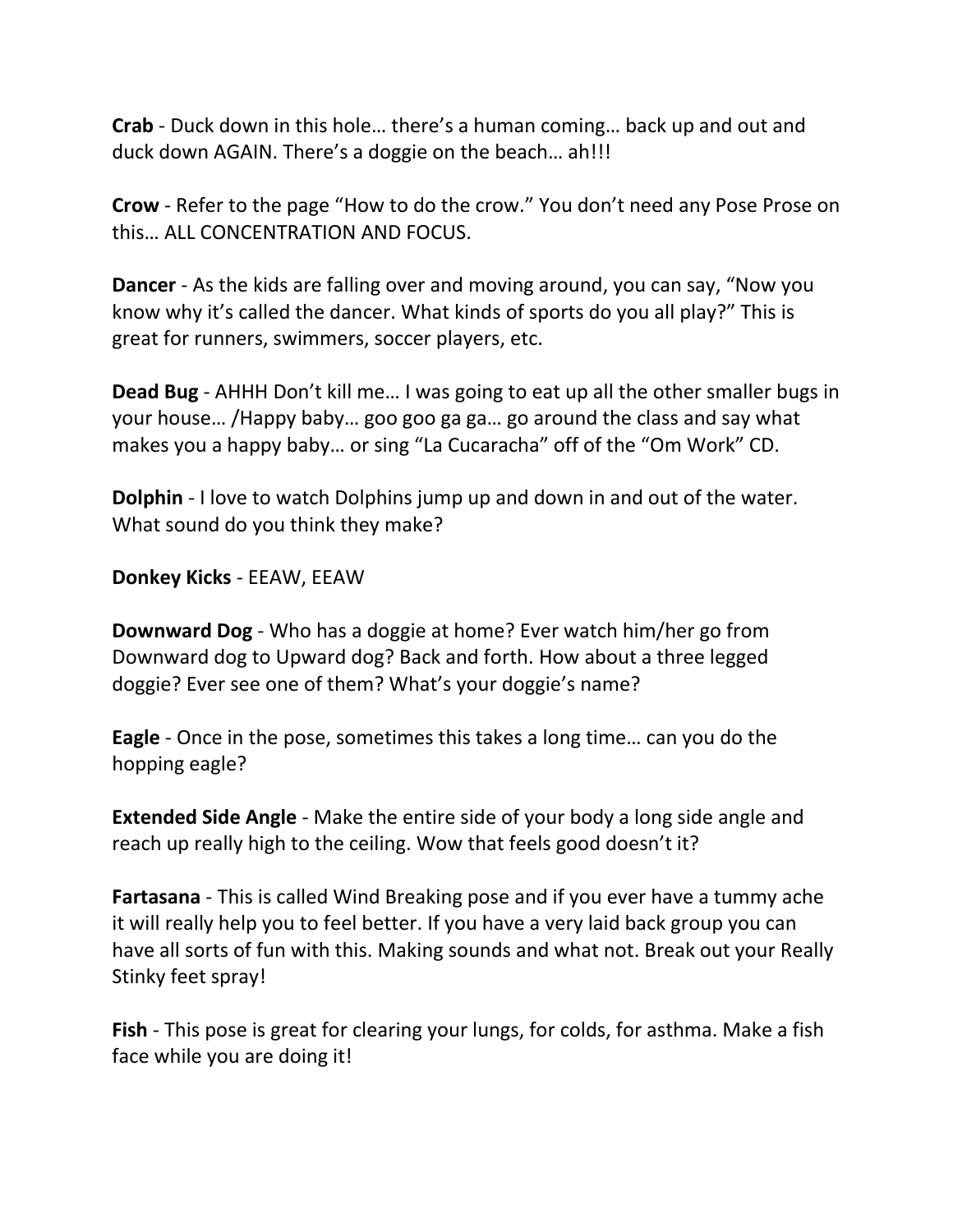**Flower** - Let's do this as a group and make a bouquet of flowers. Hold hands. Take a deep breath and on the exhalation say the name of YOUR flower. Or rock and roll back and forwards without touching your toes to the ground.

**Flying** - Use in conjunction with Sandwich pose and do sandwiches for the homeless. Or just take a trip and go around the room saying where you are flying to.

**Forward Bend** - Sandwich pose. Make sandwiches and say the name of your sandwich out loud.

**Hero** - We use this as a way to get into the Lion so just get ready to roar.

**Heron** - My heron needs a haircut really badly. I'm glad I have my scissors on me. I think I'll cut his hair.

**Lemon Squeeze** - Can logically be used after the fish pose. I like to squeeze lemon all over my fish don't you?

**Lion** - Have them roar and then say: "I couldn't hear that… one more time… no I still couldn't hear that" We do it three times. Priceless!

**Lotus** - Not all kids can do this so be mindful of not hurting everyone's feelings. "You can sit in half lotus or full lotus, whichever feels good to you… if you are in full lotus see if you can do the swinging or hanging lotus."

**Mountain** - "Stand tall like a mountain. Let's see if I come around and tickle you if your mountain will move. Do mountains move if you tickle them?" And ALL standing poses begin in Mountain pose. Don't forget. It's two poses in one.

**No hand stand** - Now you can tell your parents you did a hand stand in Yoga!

**Penguin Walking** - Balk/squak like a penguin while I'm walking around on my knees.

**Plow** - We like to coordinate this one with TV watching as a BLISS. Talk about plowing the fields.